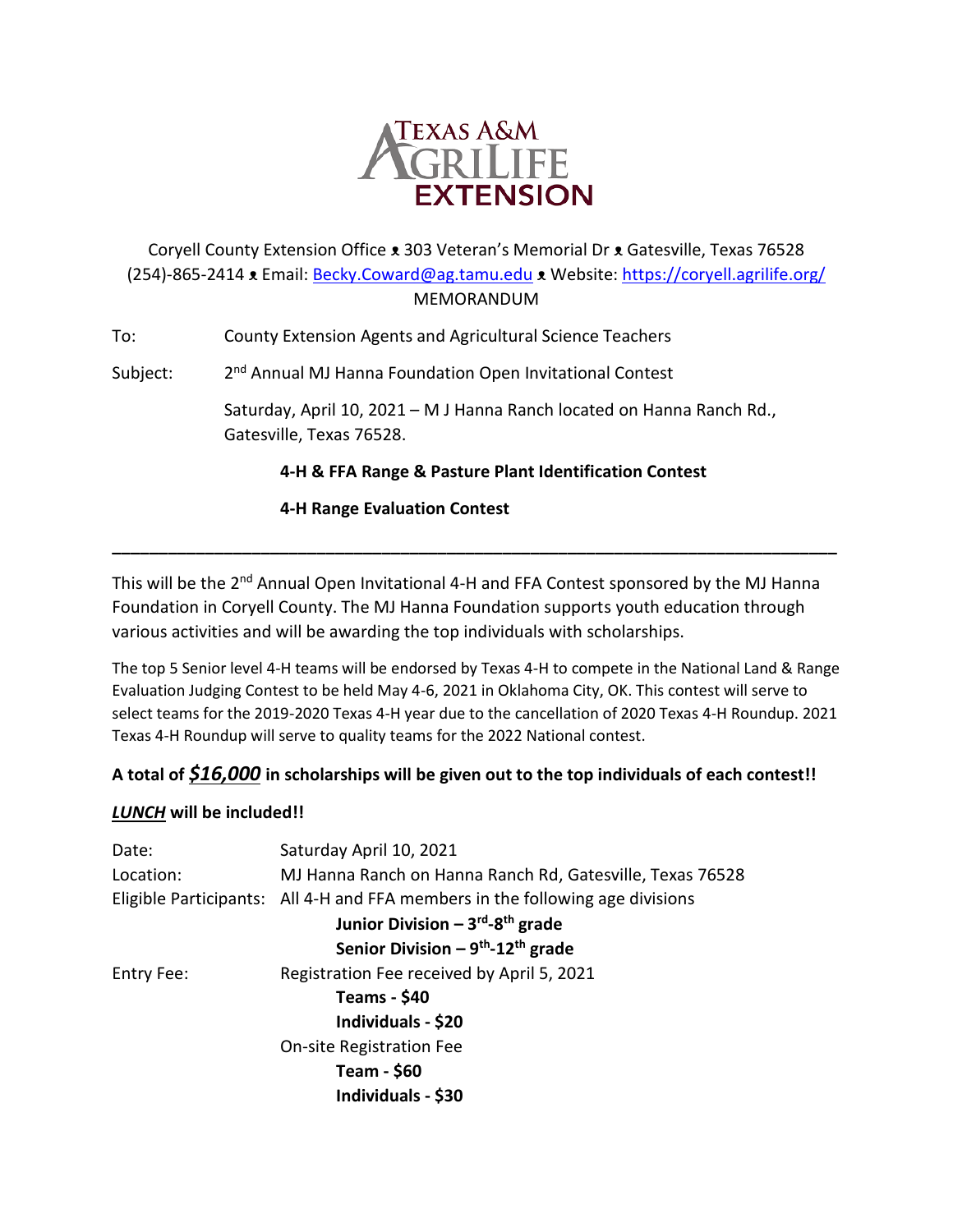# **Contest Schedule**

| Registration             | 8:30-9:00 a.m. at M J Hanna Education Building |  |  |
|--------------------------|------------------------------------------------|--|--|
| Orientation              | $9:00-9:30$ a.m.                               |  |  |
| <b>Contest Start</b>     | 9:30 a.m.                                      |  |  |
| <b>Review of Contest</b> | Following the completion of each contest       |  |  |
| Lunch                    | 12:00-1:00 p.m.                                |  |  |
| Awards Program           | 2:00 p.m.                                      |  |  |

# **Entry Materials**

Entry materials can be obtained at the following locations: Coryell County Extension Office – 303 Veteran's Memorial Dr. Website:<https://coryell.agrilife.org/> Email: Becky Coward [Becky.Coward@ag.tamu.edu](mailto:Becky.Coward@ag.tamu.edu) or Andy Jame[s Andy.James@tamu.edu](mailto:Andy.James@tamu.edu)

## **Awards**

## *Junior Division*

Range and Pasture Plant ID & Range Evaluation Contests Junior High Point Individual - \$1,500 2<sup>nd</sup> Place Individual - \$500 Team prizes for top 3 teams

### *Senior Division*

Range and Pasture Plant ID & Range Evaluation Contests Senior High Point Individual - \$5,000 2<sup>nd</sup> Place Individual - \$1,000 Team prizes for top 3 teams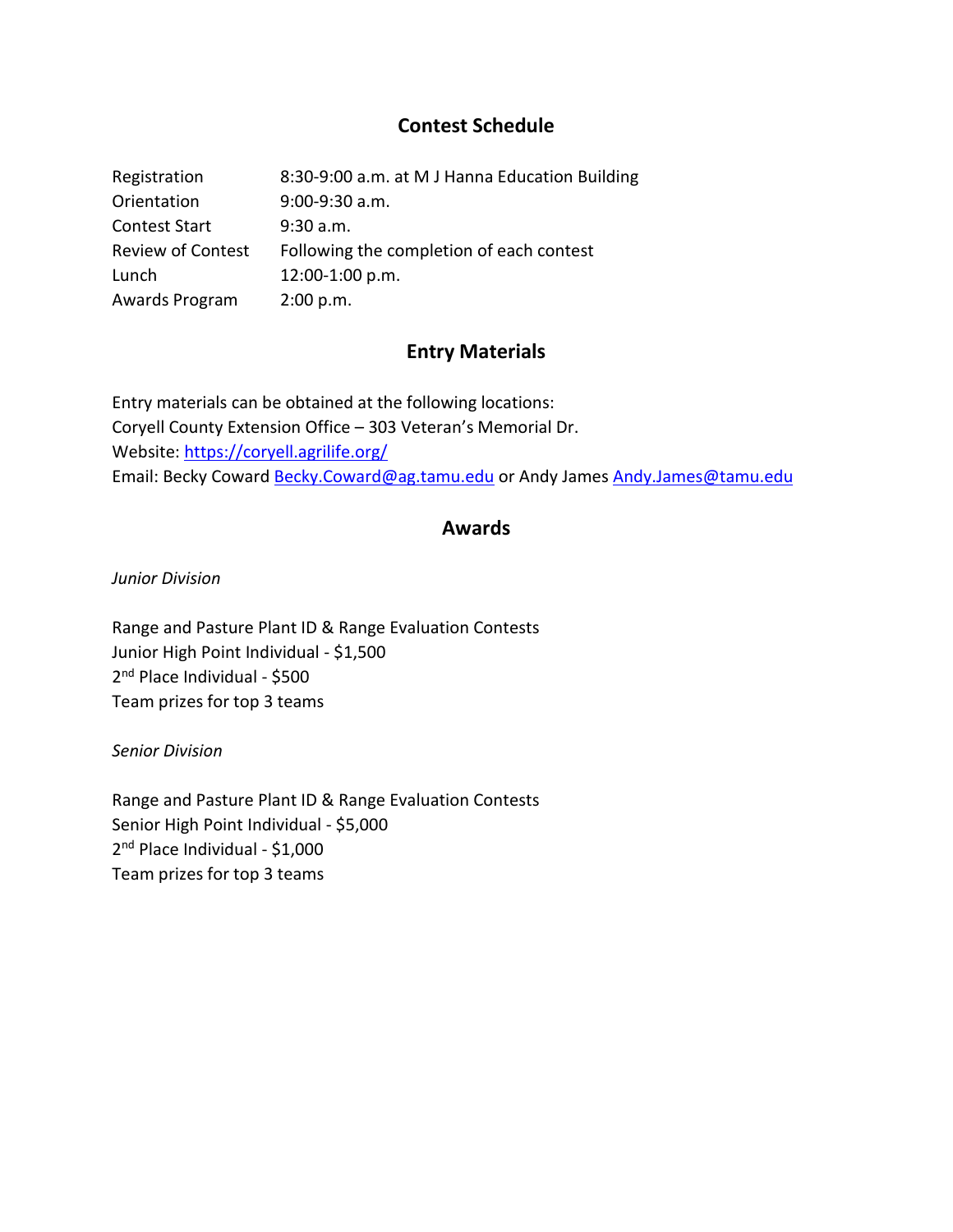# **MJ Hanna Foundation Invitational 4-H and FFA Contest Rules**

# **General Rules**

*All general rules apply to both contests.*

- 1. Number of Teams There is no limit to the number of teams that may be entered by a County Extension Agent of Agricultural Science Teacher.
- 2. Age Divisions Junior Division (3<sup>rd</sup> 8<sup>th</sup> grade), Senior Division (9<sup>th</sup> 12<sup>th</sup> grade)
- 3. Participants
	- a. Teams may consist of 3 or 4 members in the same age division. Scores of the 3 highest team members will comprise the team score.
	- b. Individual participants may compete and contend for individual awards.
	- c. Current 4-H and FFA membership is required for participation.
	- d. The High Point Senior Division participant is not eligible to receive more than 1 high point scholarship. In the event that a high point senior wins the contest more than once, the scholarships will be awarded to 2<sup>nd</sup>-3<sup>rd</sup> place individuals.
- 4. Entry Materials
	- a. All entries must be signed and sent in together with one check by the Ag Teacher or County Extension Agent. Entries will NOT be accepted by other individuals.
- 5. Contest Study Resources
	- a. Plants may be mounted or live specimens
	- b. A master plant list with characteristics of each plant may be obtained by contacting Dr. Barron Rector, Contest Coordinator, Extension Range Specialist. (979) 845-2755
	- c. Resource materials are also available at [https://texas4](https://texas4-h.tamu.edu/projects/range-science/) [h.tamu.edu/projects/range-science/](https://texas4-h.tamu.edu/projects/range-science/)
- 6. Participants must bring a clipboard and 2 pencils.
- 7. Current Covid-19 Safety Guidelines will be followed by all attendees. In the event of cancellation due to Covid-19, refunds will be issued to entrants.

# **Range & Pasture Plant ID Contest Specific Rules**

- 1. The contest involves identification of a minimum of 60 plants that may be either grasses, forbs, legumes, or woody plants from the master plant list.
- 2. Each participant will use a scantron (provided by Coryell County) to score the contest.
- 3. Contestants will have 60 seconds per plant to identify the plant and record their answer.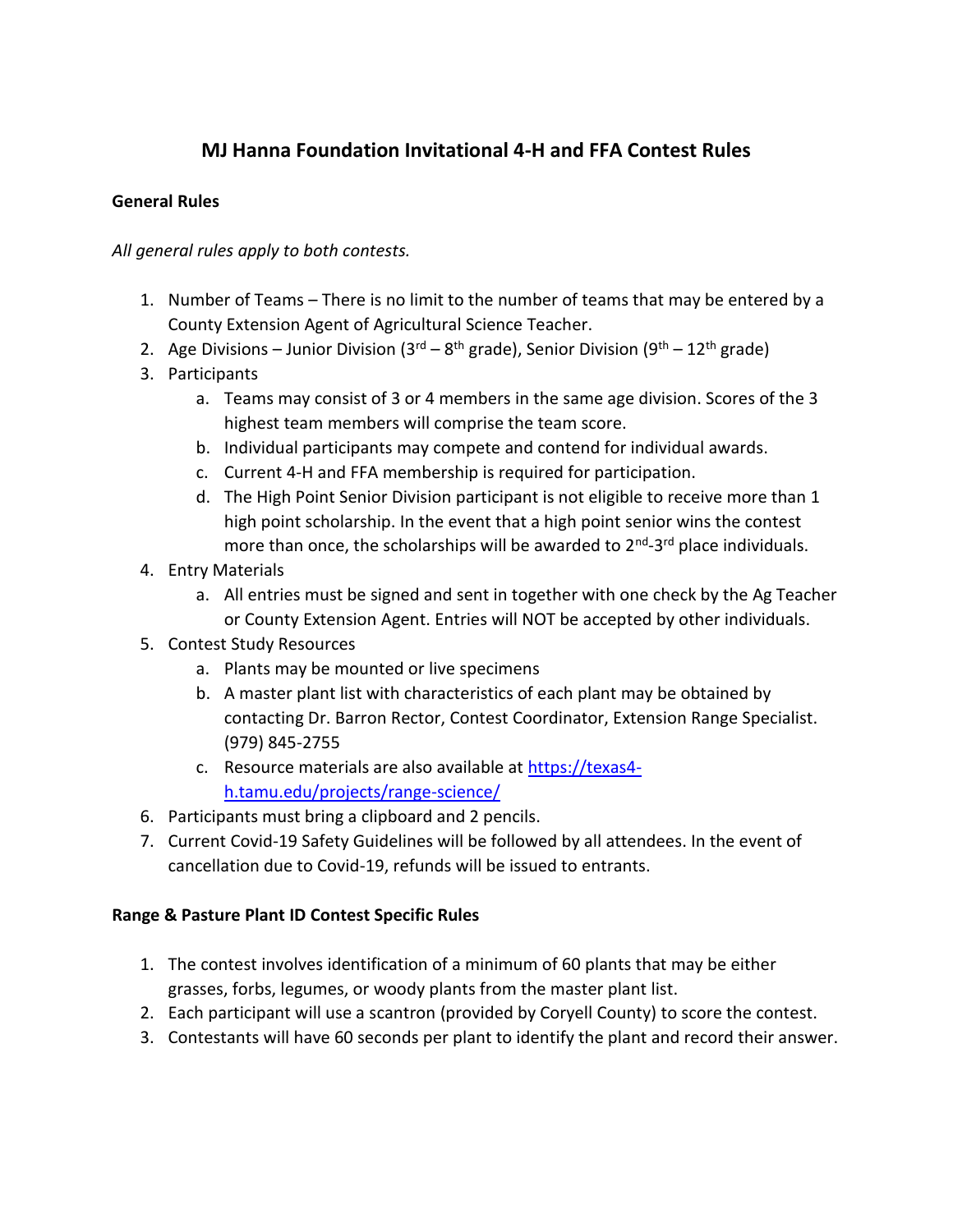# **Range Evaluation Contest Specific Rules**

- 1. This contest involves the following contest components and will follow the 4-H Range Evaluation Contest Rules:
	- a. Part I Identification of 20-40 plants from the master plant list.
	- b. Part II Evaluation of a marked range site
	- c. Part III Judge 4 marked range plots to evaluate range health and answering plot specific questions
- 2. Contestants will have 60 seconds per plant to identify the plant and record their answer on Part I.
- 3. Contestants will have 20 minutes to complete Parts II and III.